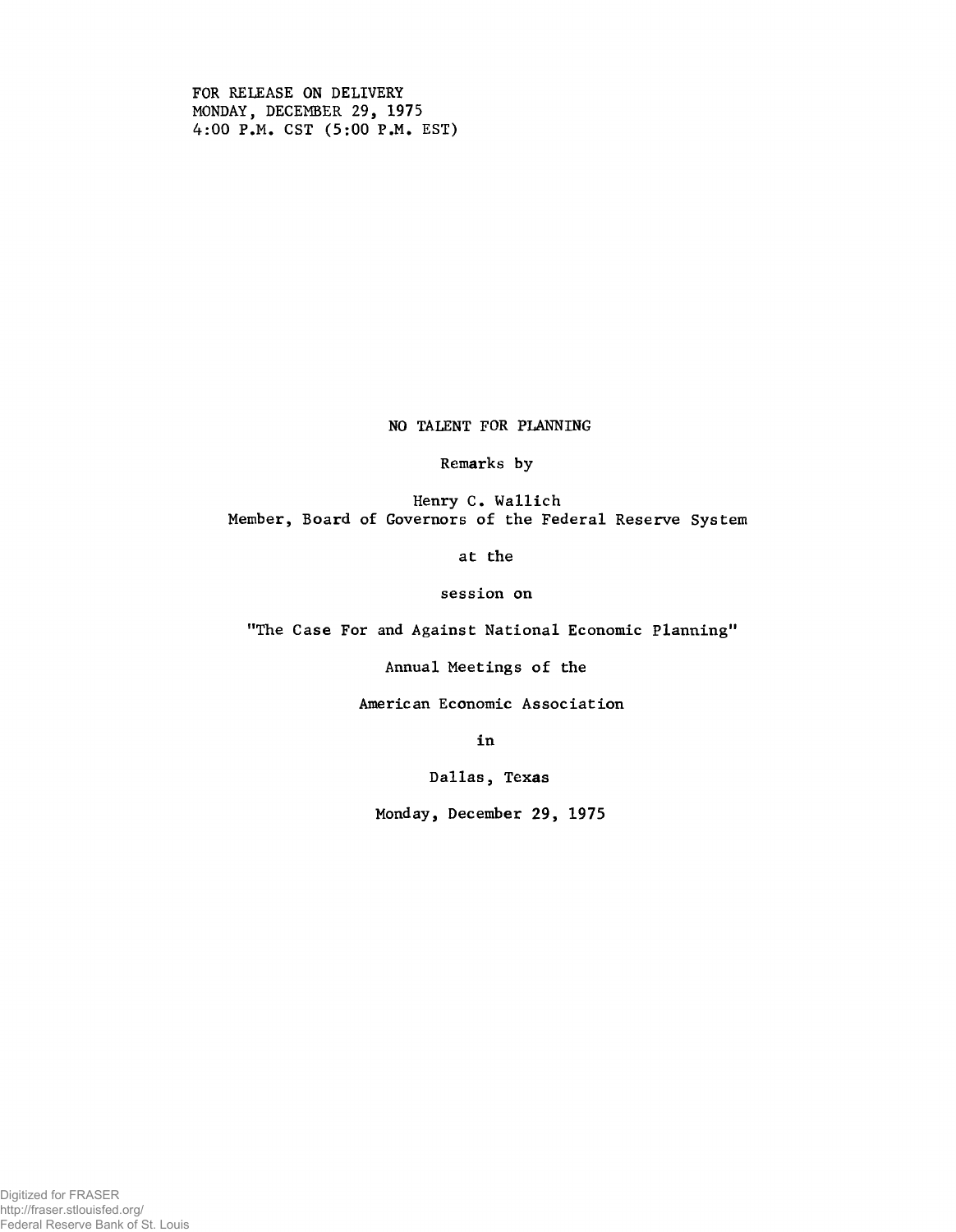## NO TALENT FOR PLANNING

Remarks by

Henry C. Wallich Member, Board of Governors of the Federal Reserve System

at the

session on

"The Case For and Against National Economic Planning"

Annual Meetings of the

American Economic Association

in

Dallas, Texas

Monday, December 29, 1975

To question planning is like questioning common sense. We all plan as individuals. Why then fail to make the fullest use of this commonsensical procedure at the national level?

We are not likely to settle this issue in the abstract. Theory tells us that under ideal conditions planning can generate efficient solutions to economic problems. Theory also tells us that under certain conditions markets can fail to provide efficient solutions to the economic problem. In the United States the role of planning, except in war time, has been limited largely to patching up what are perceived to be market failures. In my remarks today I would like to develop the thesis that aside from judgments concerning the

The views expressed herein are my own and do not necessarily reflect those of the Board of Governors or the Board's staff.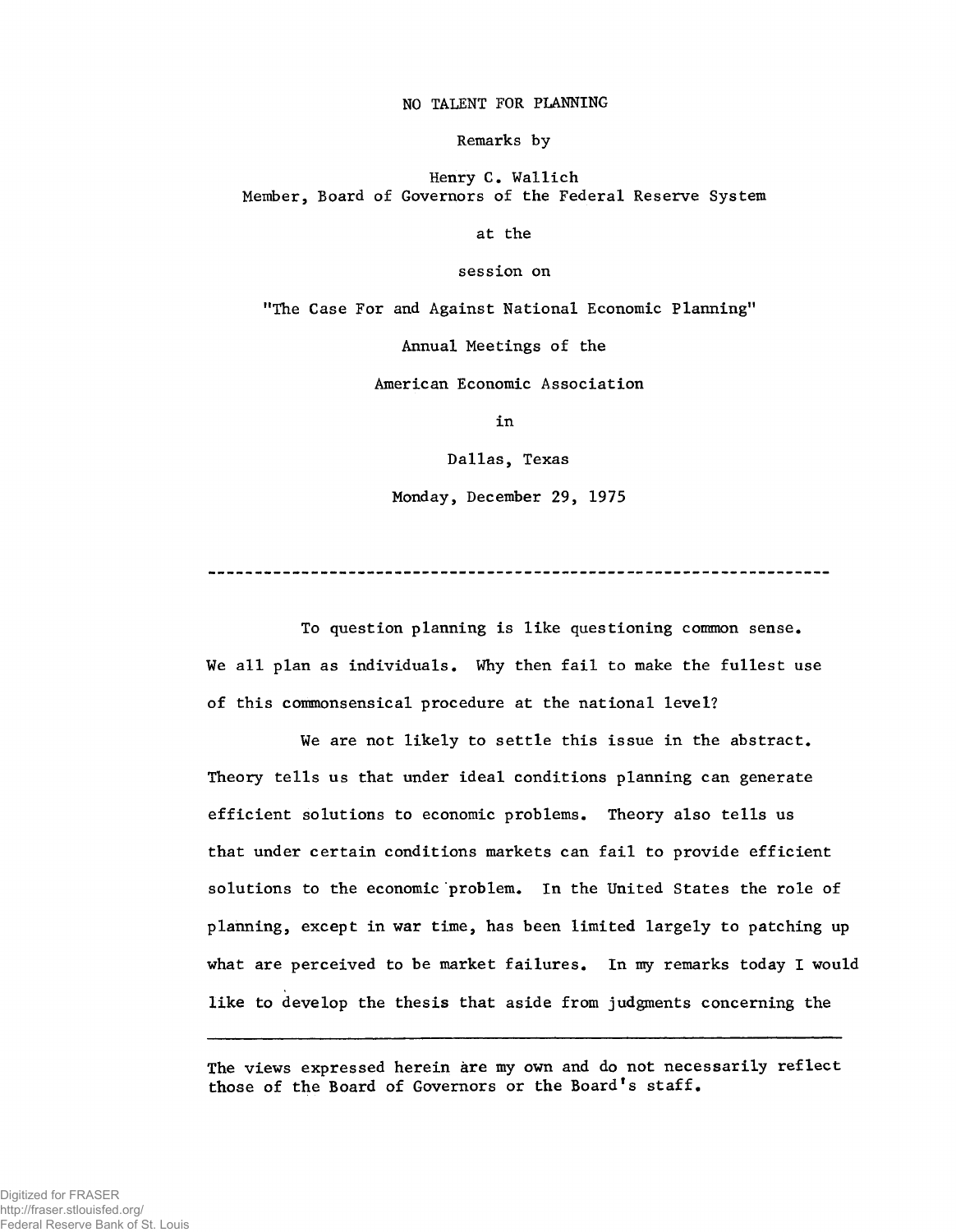efficiency of an ideal planning process this limited role for planning in the U.S. economy is partly accounted for by the fact that our political process and our national character make planning especially difficult.

In particular, I would like to draw upon the planning experience of the two economies that perhaps have been most successful in the postwar period -- Germany and Japan. The Germans, who operated a tightly planned economy during most of the 1930's, backed away very deliberately from that system after the war. This is not to say that there are no traces of public planning in the German economy. A systematic and orderly people would have a hard time not engaging in such activities to some degree. But the ideology and, in good measure, the reality have been market oriented. One is tempted to attribute this decision in good part to the historic association of central planning with an obnoxious political regime. But it is worth noting that the Germans explain their preference for the market not only in terms of insurance against a political relapse, but quite specifically also on the grounds of the favorable performance characteristics of the market system. The results achieved, as we know, do not contradict that view.

Japan, despite the small size of its public sector, can be regarded as a country where public planning plays a very considerable role. Whether we think of the policy of doubling GNP in 10 years, or of the pervasive influence of the Ministry of Industry and Foreign Trade (MITI), or of the deliberate means employed by the Ministry of Finance

-2-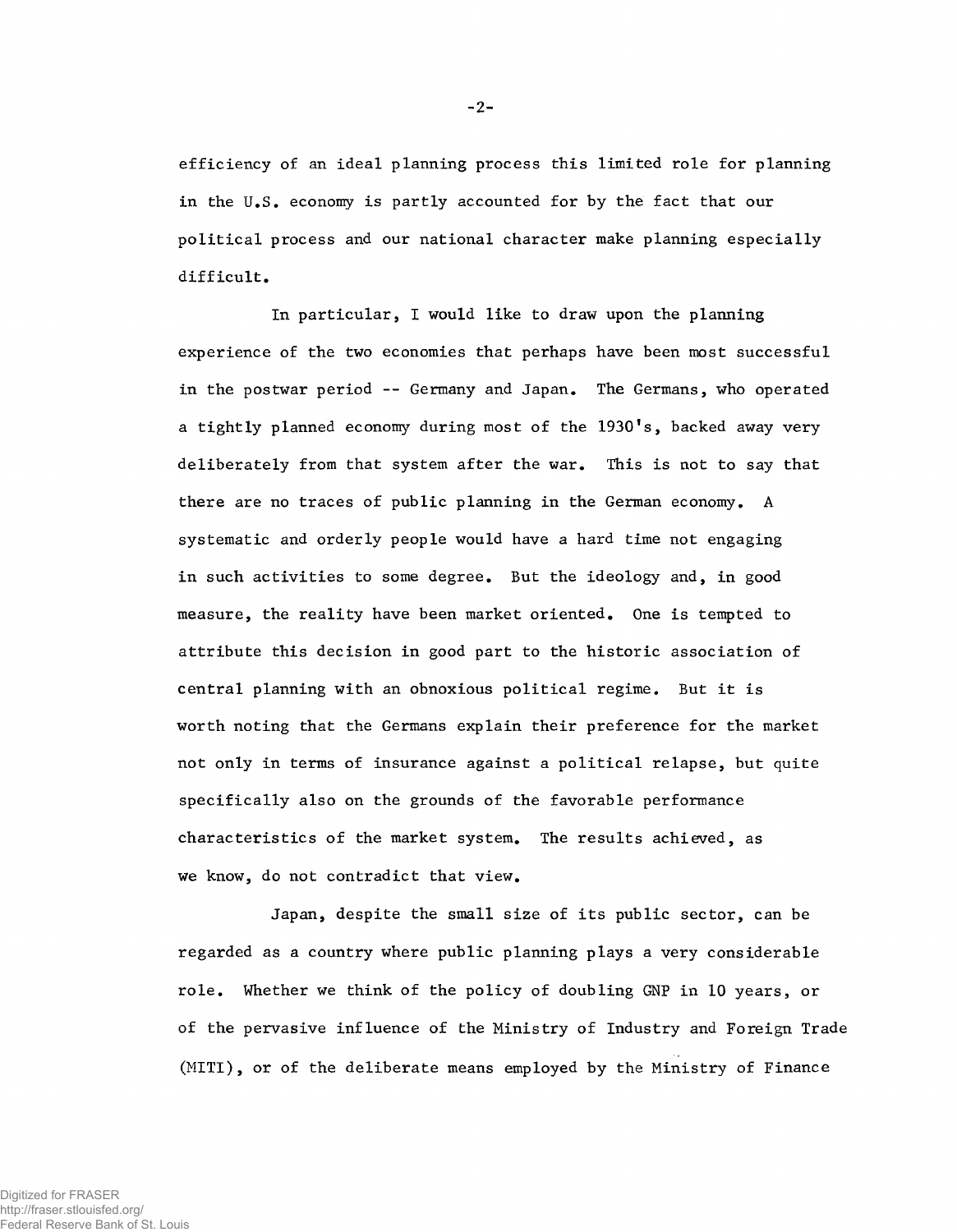and the Bank of Japan in channeling financial flows, the ubiquitous role of the public planner is very apparent. By methods very different from those of Germany, a postwar economic performance even more impressive has thus been realized.

As in Germany, the political context of the Japanese orientation toward public planning is important. In this case, however, it is not Japan's political history, but its political process that is the key to understanding Japan's planning. Students of the Japanese way of life refer to Japan as a consent society. That is to say, the predominant mode of group decision making, both public and private, is through consensus rather than confrontation or competition. The interest and opinions of all parties are taken into account. A great effort is made to avoid overruling or outvoting anybody. This pattern seems to prevail both in private corporations and in the bureaucracy. The process often is slow, conveying to the outsider an impression of hesitancy and indecision. But once everybody has signed off on a decision, action is general and forceful.

The environment in which Japan found itself after World War II has favored effective planning for rapid growth. One must suppose that, even if market forces had been allowed to hold sway unmitigated by public planning, Japan would have found itself moving rapidly in the direction of big industrial power status. What the Japanese did was to accelerate considerably this nearly inevitable trend. This tendency to plan along the grain of market forces, rather than against it, seems

-3-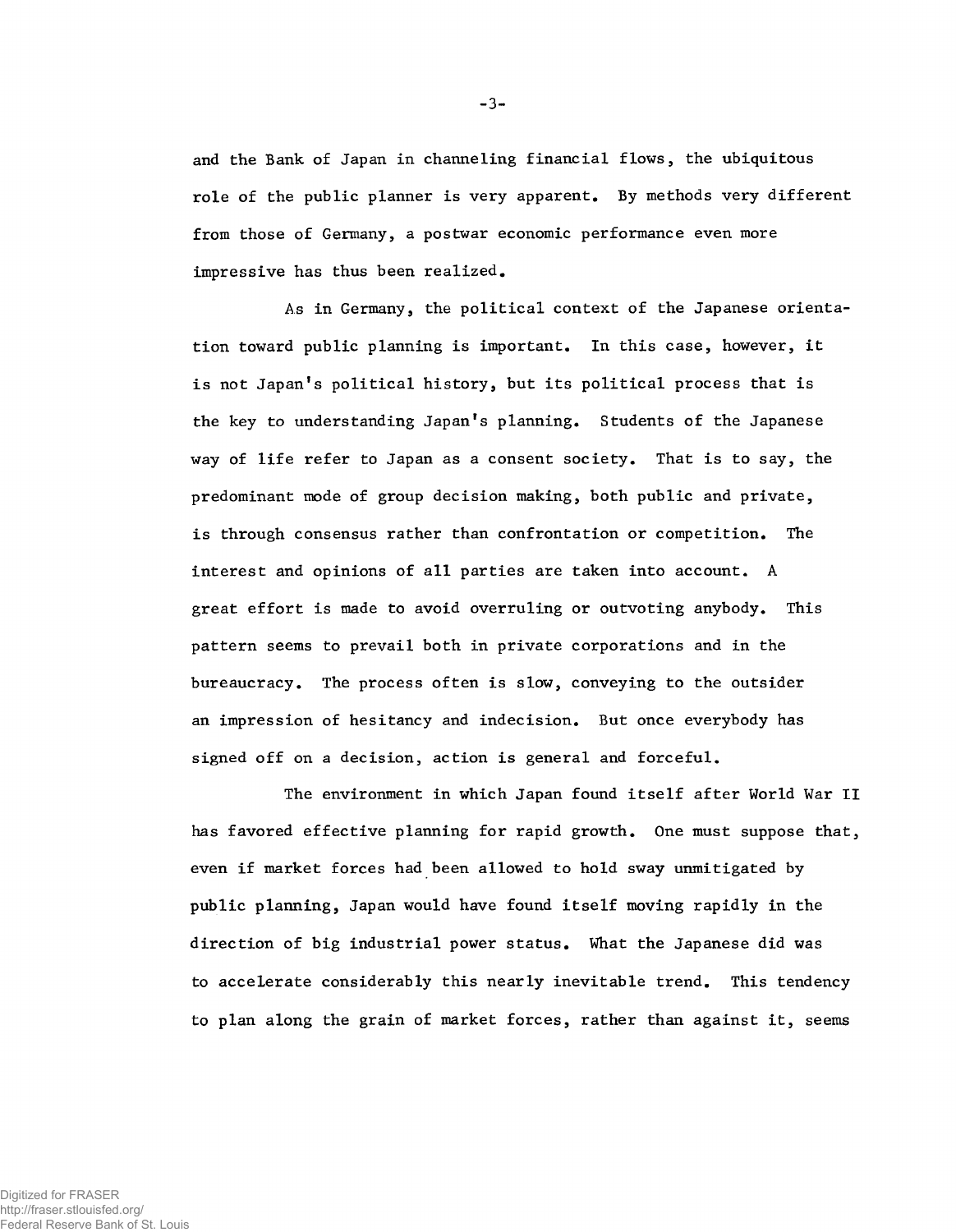to have been characteristic of Japan's public policies in both the real and the financial sector. Thus, during the postwar period, the Japanese technique of group decision-making and the economic opportunities which Japan encountered helped to make economic planning effective.

For the United States, the salient facts of the matter seem to be that neither our political processes nor the general condition of the country favor effective public planning. Compared to the highly structured and closely knit world of Japan, ours is wide open. As contrasted with the principle of consent in Japan, our public decision-making proceeds by competition and confrontation. It is a familiar dictum, of course, that politics is the art of compromise. But compromise, in the American framework, often comes only after bruising battles, and it need not carry any further than the point where one side manages to get 51 per cent of the vote. The winner takes all; the loser's consent is not solicited.

This, I submit, is a process that makes effective public planning difficult. Confrontation, the effort to achieve a majority, absence of a need to consult the wishes of the minority, suggest severe strains. In the effort to assemble a majority, the competing sides are compelled to make extreme promises. Expectations are likely to be created that exceed possibilities of fulfillment. Demands made on resources tend to exceed the supply. The hallmark of a planned economy under a decision-making system such as ours is likely to be excess demand.

- 4-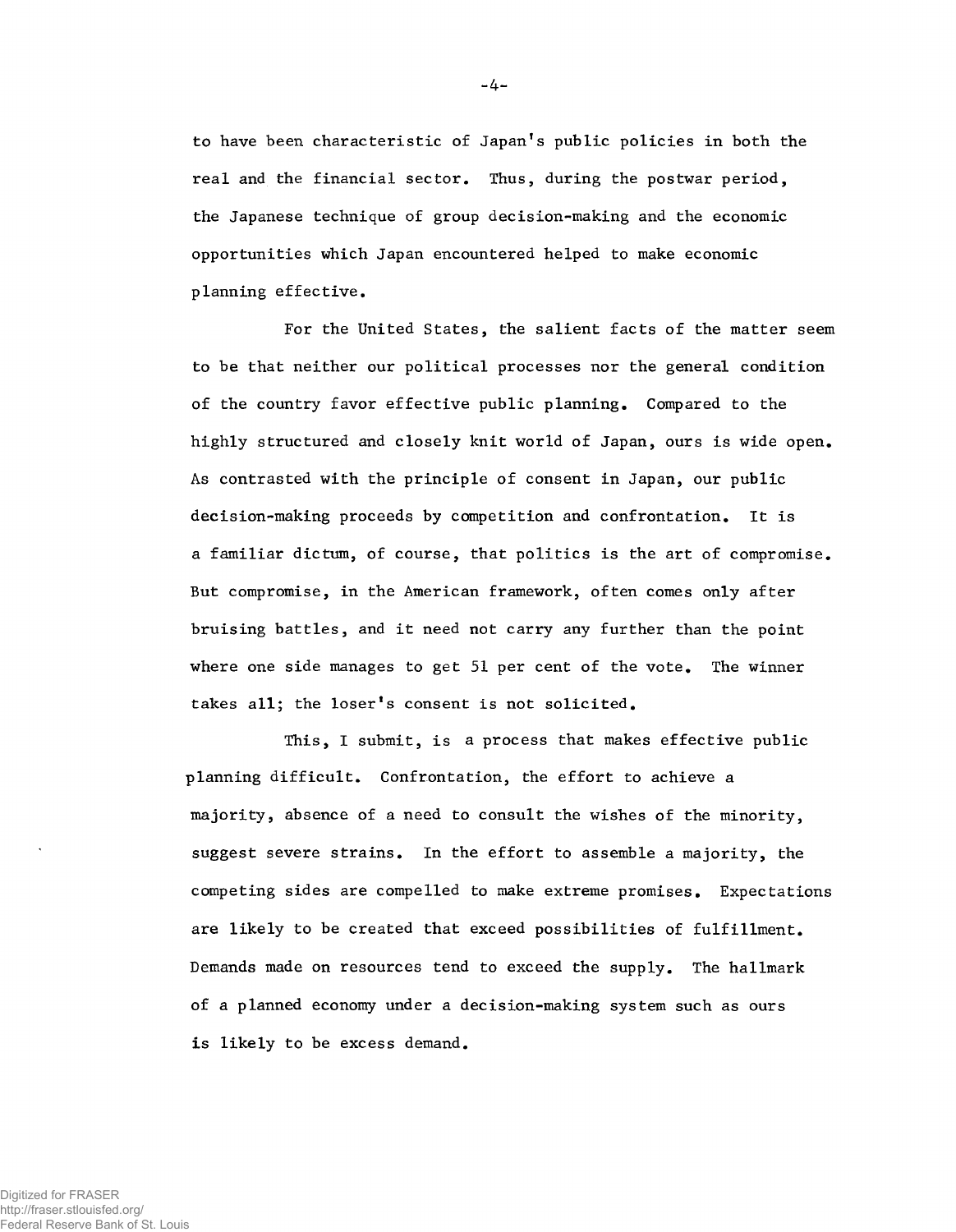Inflationary propensities of this kind are likely to be enhanced by the technology of planning. Efficiency, getting the biggest bang for a buck, is bound to be the dominant motivation of competent technicians. Good technocrats abhor waste. But a free economy requires a degree of slack, some unutilized supply elasticity, if prices are not to be always rising. Directing a larger share of productive capacity toward planned activities in the American environment, therefore, is likely to lead, first to inflation and later on, perhaps even to price and wage controls.

Other features of our political life tend to enhance these propensities. Our political framework has a very short time horizon. All members of the House, one-third of the Senate, face re-election every two years, the President every four. By most international comparisons, these are short periods. Our public attention span also seems to be short. A review of our rapidly shifting public concerns over the last 15 years readily documents this -- with growth, the environment, consumerism, energy independence and others following and often superseding one another. When the time span during which a national goal can command nationwide attention falls short of the time required to install the corresponding technology, planning, as opposed to more flexible private decision-making processes, in response to rapidly shifting goals will produce disorder and waste.

- 5-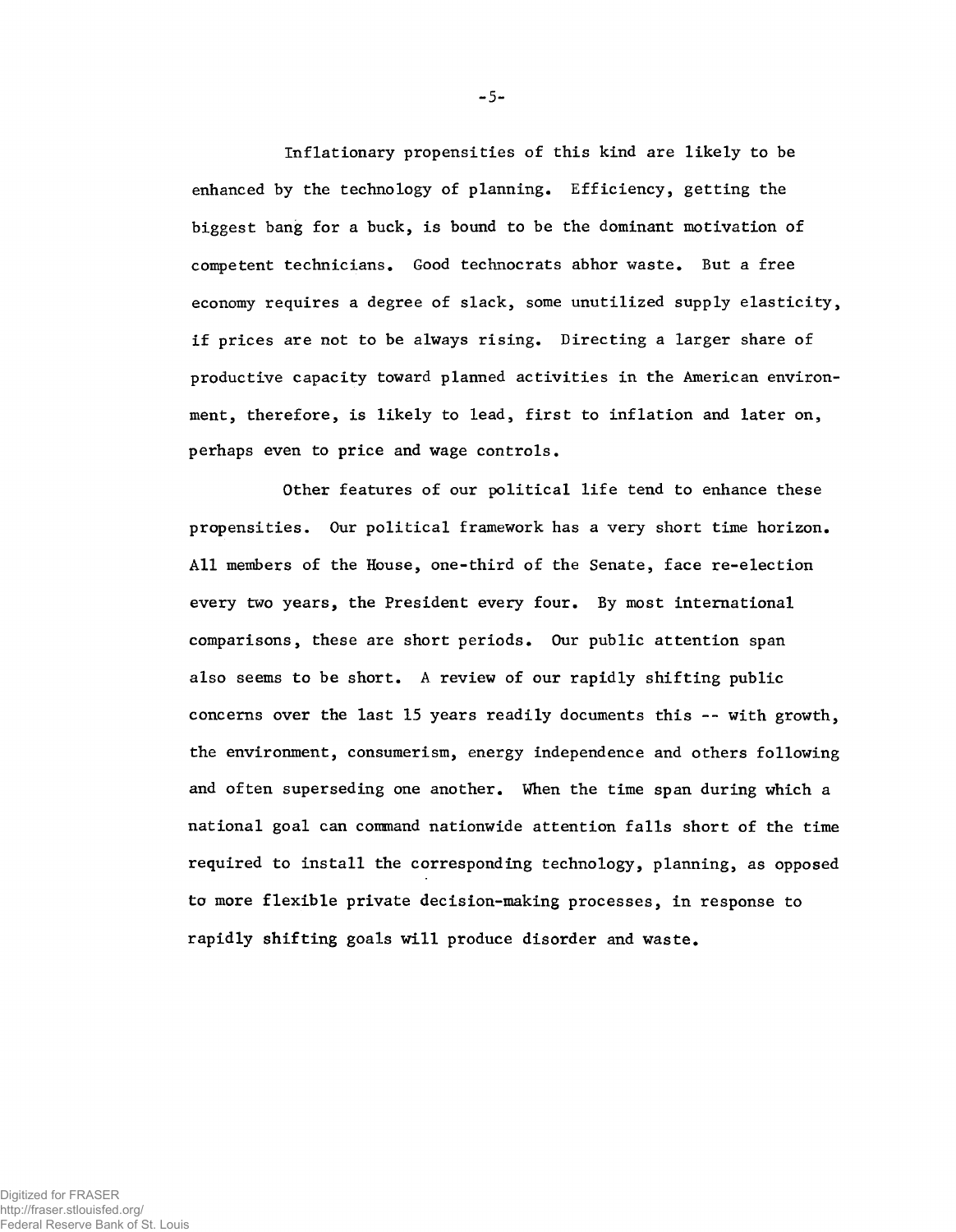Finally, and once more in contrast to postwar Japan, the United States today confronts a set of circumstances not conducive to effective economic planning. In Japan, planning essentially was for production. Resources were withheld from consumption and channeled into productive investment. Consumption was allowed to take care of itself as income grew rapidly.

Planning in the United States, I suspect, would be principally for use. Ours has always been a high consumption and low investment economy, in comparison to other leading industrial countries. Today, if I read the signs right, consumption even more than in the past outranks production as a national concern.

Production does not rank high in our national scale of values. It is pretty much taken for granted, as concepts like "post-industrial" and maybe "post-economic" society indicate. Our principal concerns are with the old, the young, the unemployed, the welfare recipients, the sick, the consumer -- all of them having in common that they are non-producers. The producer pays.

His job of producing, moreover, is made more difficult by rapidly mounting regulations favoring the environment, health and safety, and a variety of other highly desirable and most worthwhile purposes, all of which have in common the unfortunate feature that they burden the producer. The adversary role in which he is cast is matched by the diminished public esteem in which business is held.

**-6 -**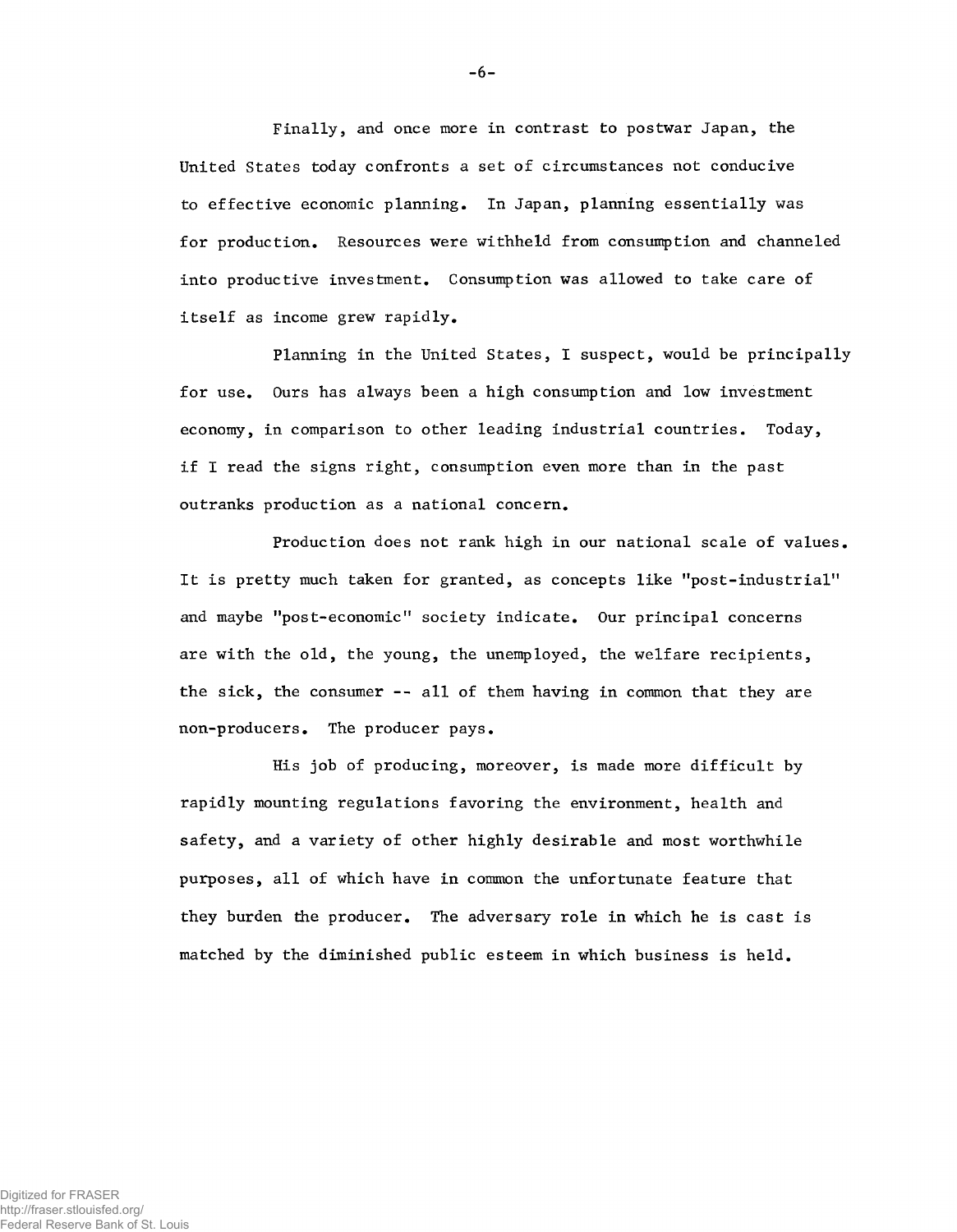The picture of "Japan, Inc.," the intimacy between government and business in France and Germany, contrasts distinctly with the businessgovernment relationship prevailing in the United States.

These circumstances support my hypothesis that planning in the United States would be oriented more toward use than toward production. This orientation would enhance the tendency toward excess demand, with the ensuing probable consequences of inflation and controls.

In summary, proposals for planning in the United States seem to me to propose the wrong thing in the wrong country at the wrong time. Given the American way of making group decisions, given our excessive emphasis on short-run objectives that shift frequently, and given the unsympathetic treatment meted out to the producer, I see little good coming from intensified public planning. It is not surprising that, until recently at least, Americans have tended to favor the free market as a solution to the problem of deciding what is to be produced. The market turns competition into a constructive force while in politics it becomes a divisive one. The market avoids confrontation by substituting anonymous decision-making by the consumer. Private processes of profit and utility maximization help to reconcile competing and shifting objectives with technological and financial limitations.

Market processes, rather than planning, have been appropriate to the American environment, except in wartime. Other countries may be better suited for the application of planning techniques. In the United States, an effort at comprehensive planning is likely to lead to severe

-7-